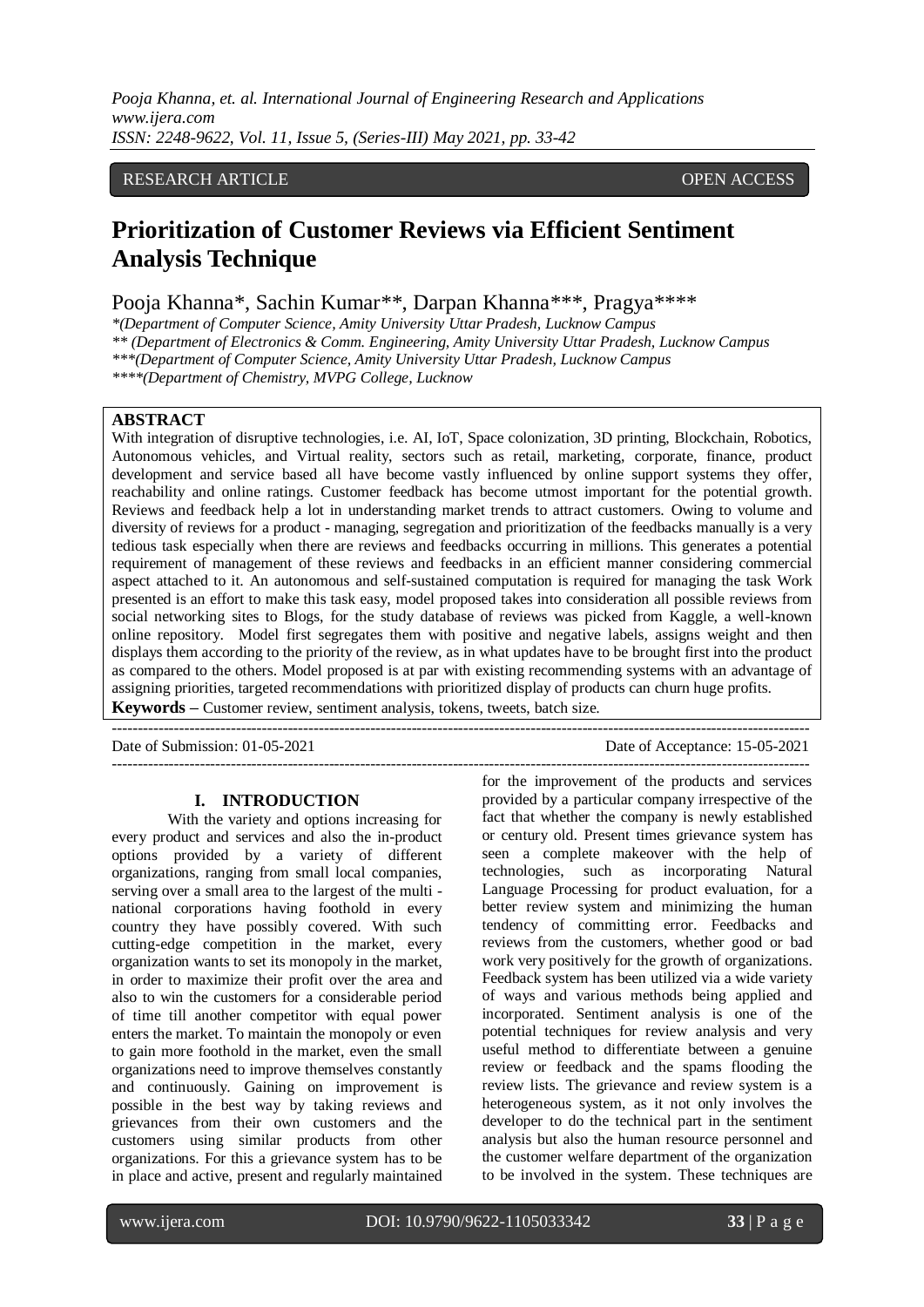important to draw conclusions as to how the feedback must be utilized to make the product or the service better, this is something which has to be looked after by these departments and not by the technical personnel's. The technical department however are better equipped to analyze the outputs given by the smart models and systems which are now being extensively applied to various review / feedback datasets for the various companies and organizations. Models are generally managed and maintained by a team of data scientists. [1-5]

# **II. MOTIVATION**

The Natural Language Processing (NLP) is a functional block that empowers PCs to understand, interpret and control human language. NLP draws from various requests, including programming designing and computational semantics, to its greatest advantage to fill the gap between human correspondence and PC understanding. The progression of NLP applications across the world has progressed with voice quality, pronunciation and pitch variations from person to person and even geographical locations define how people speak, systems try usually to anticipate that individuals should "talk" to them in a programming language that is definite, unambiguous and significantly sorted out, or through a set number of evidently verbalized voice bearings. Human talk, regardless of language isn't continually accurate - it is oftentimes faulty and the semantic structure can depend upon various confusing elements, including slang, neighborhood vernaculars and social setting.

As a human, you may talk and write in English, Spanish or Chinese. In any case, a PC's local language – known as machine code or machine language – is to a great extent unfathomable to the vast majority. At your gadget's most reduced level interaction happens not with words yet through a great many zeros and ones that produce consistent activities. To be sure, developers utilized punch cards to speak with the primary PCs 70 years prior. This manual and laborious procedure was comprehended by a moderately modest number of individuals. Presently you can say, "Alexa, I like this tune," and a gadget playing music in your home will bring down the volume and answer, "alright. Rating spared," in a humanlike voice. At that point it adjusts its calculation to play that tune according to your needs. Sentence structure and semantic assessment are two guideline systems used with ordinary language taking care of. Semantic structure is the course of action of words in a sentence to look good. NLP uses phonetic structure to overview noteworthiness from a language reliant on syntactic standards. Language structure systems used fuse parsing (semantic examination for a sentence), word

division (which isolates an immense piece of substance to units), sentence breaking (which spots sentence confines in enormous works), morphological division (which segments words into social affairs) and stemming (which allotments words with articulation in them to root structures).

Semantics includes the utilization and importance behind words. NLP applies calculations to comprehend the importance and structure of sentences. Systems that NLP utilizes with semantics incorporate word sense disambiguation (which infers importance of a word dependent on setting), named substance acknowledgment (which decides words that can be sorted into gatherings), and characteristic language age (which will utilize a database to decide semantics behind words).

Current approaches to manage NLP rely upon significant learning, a kind of AI that takes a gander at and uses plans in data to improve a program's understanding. Earlier approaches to manage NLP incorporated an extra standards-based methodology, where less unpredictable AI counts were resolved what words and articulations to look for in substance and given unequivocal responses when those articulations appeared. However, significant learning is an undeniably versatile, natural strategy in which estimations make sense of how to perceive speakers' objective from various models, basically like how a youth would learn human language.

Notion Analysis is the automated methodology that uses AI to perceive positive, negative and fair suppositions from content. Idea assessment is commonly used for getting bits of information from electronic life comments, diagram responses, and thing reviews, and choosing data driven decisions. [6-9]

In this present reality where we create 2.5 quintillion bytes of information consistently, opinion investigation has become a key instrument for comprehending that information. An important for data analytics can be sentiment analysis. Sentiment Analysis can be applied at various degrees of extension:

- 1. Report level feeling investigation gets the assumption of a total record or section.
- 2. Sentence level feeling investigation acquires the estimation of a solitary sentence.
- 3. Sub-sentence level feeling investigation acquires the estimation of sub-articulations inside a sentence.

Types of Sentiment Analysis:

- 1. Fine grained sentiment analysis
- 2. Emotion detection
- 3. Aspect based sentiment analysis.
- 4. Intent analysis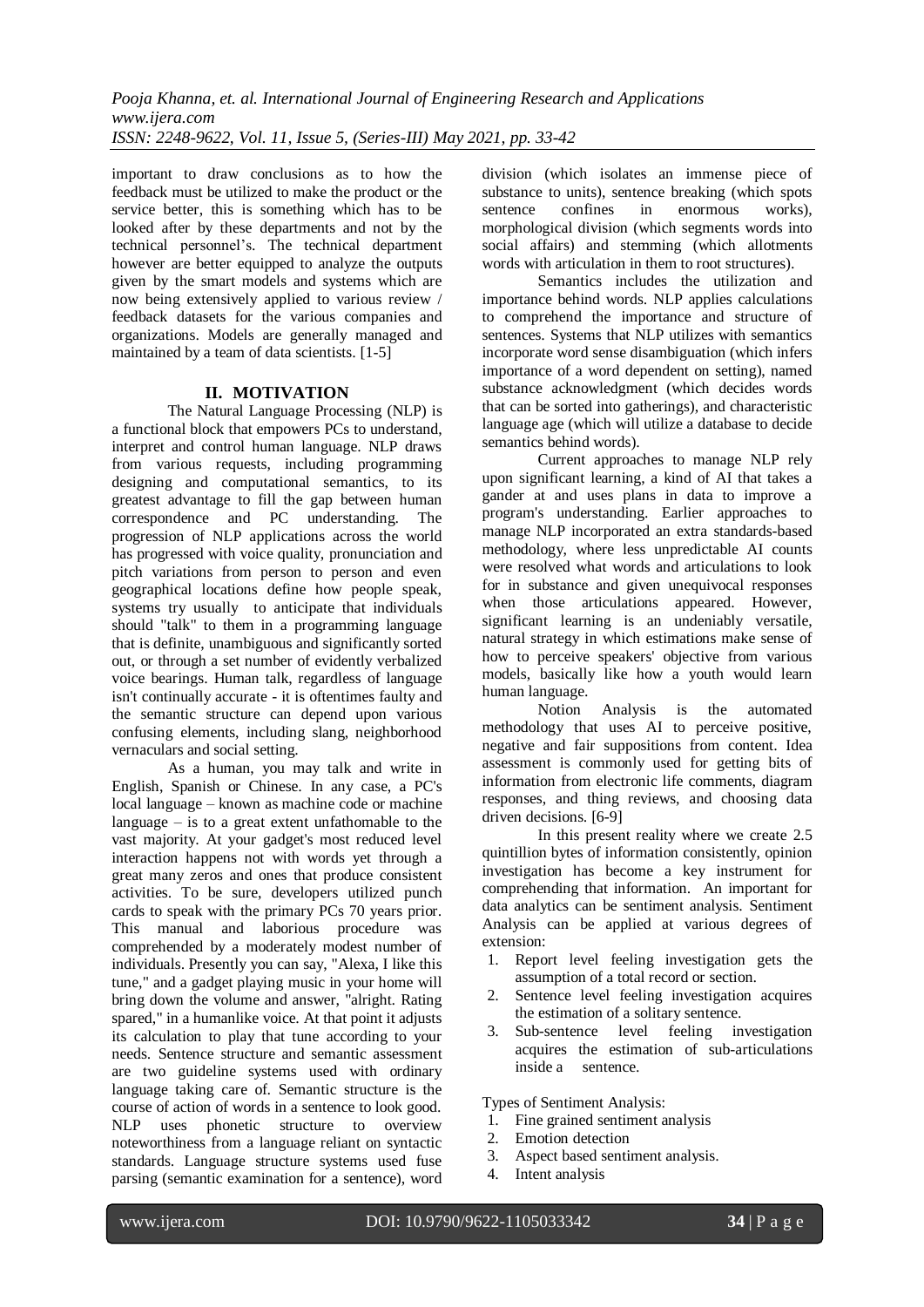5. Multilingual sentiment analysis

Model proposes to employ the aspect-based sentiment analysis for customer feedback for the target organizations product to improve their products and services for a better customer experience. [8-11]

## **III. METHODOLOGY**

Sentiment analysis as a technique is a backbone of most of the online recommendations systems, applications include social media monitoring, customer support management, and analyzing customer feedback. In the background of sentiment analysis, advanced AI algorithms apply language deconstruction techniques, like tokenization, part-of-speech tagging, parsing, and lemmatization to break down and make sense of text. Only then can machine learning software classify [unstructured text](https://monkeylearn.com/unstructured-data/) by emotion and opinion. All this is made from the merging and already present online public forums also called as web forums or social media outlets. These discussions go about as an asset loaded with rich content-based information fit to be mined. Estimation examination is an idea that manages individuals' assessment, feelings, frames of mind towards a specific field or on the other hand theme. This paper centres around the functions of an AI based model that screens popular assessment on inclining points on the social media stage, Twitter, to land at the enthusiastic part of the assessment. This is accomplished by the NLP approach that digs the information for enthusiastic prompts in view of predefined catchphrases and learns the extremity of the general visibility on the subject. The mass expression are very useful in providing a diversified view over any topic in the form of mass expressions. These diversified web forums provide bipolar views over the topic being discussed upon. This in turn helps the people who don't know anything about a particular topic to gain handsome knowledge about in after going through the forums present online.

One of the most common online web-based forum is twitter. Twitter is the world's driving assistance for news and person to person communication on which clients post and associate with messages or remarks known as 'Tweets'. Despite the fact that unregistered clients can just view tweets, enrolled clients can likewise post their very own tweets and share different tweets, this procedure is alluded to as 'Retweeting'. With its adaptable and indulgent posting behaviour, Twitter has gotten home to individuals from varying backgrounds that post and offer tweets. Twitter has additionally been an online ordinary for warmed discussions and has led the pack on web based breaking news. Explicit subjects or current issues are ordered furthermore, gathered under the 'Hashtag'. This way twitter provides a lucid and also a diversified platform for learning and also participating in healthy discussion.



**Fig.1:** Flow chart depicts how the web based forums push the final verdict about the discussions.

Flowchart shows that algorithm reads all the tweets about the topics and observes all the sentiments in each. With each tweet divided according to the sentiments, the top ones are taken into account and then the model displays the final verdict regarding the discussion. This is a way in which a model can be made smart enough in its own ways thereby, reducing human intervention and interference in sentiment detection and analysis and hence, increasing the use of artificially intelligent models running on their own systematic algorithms to give more accurate, more efficient, process centric and taking less processing power of the automated systems. Another way in which the models are capable of working and also are brought to use is to displaying a particular bunch of output according to the needs of the data scientist. [11-14]

Aspect Based Sentiment Analysis (ABSA) gives further understanding into the investigation of online networking. Understanding client feeling about various parts of items, administrations or approaches can be utilized for improving and enhancing in a successful way. The standard pipeline of viewpoint comprises of three stages: viewpoint class location, Opinion Target Extraction (OTE) and slant extremity arrangement. In this article, we propose an elective pipeline: OTE, viewpoint arrangement, perspective setting location and supposition characterization. As it tends to be watched, the obstinate words are first recognized and afterward are arranged into angles. Furthermore, the stubborn piece of each perspective is delimited before playing out the notion examination. This paper is concentrated on the viewpoint arrangement and angle setting location stages and proposes a twofold commitment. To start with, we propose a half breed model comprising of a word embedding model utilized in combination with semantic closeness gauges so as to create a perspective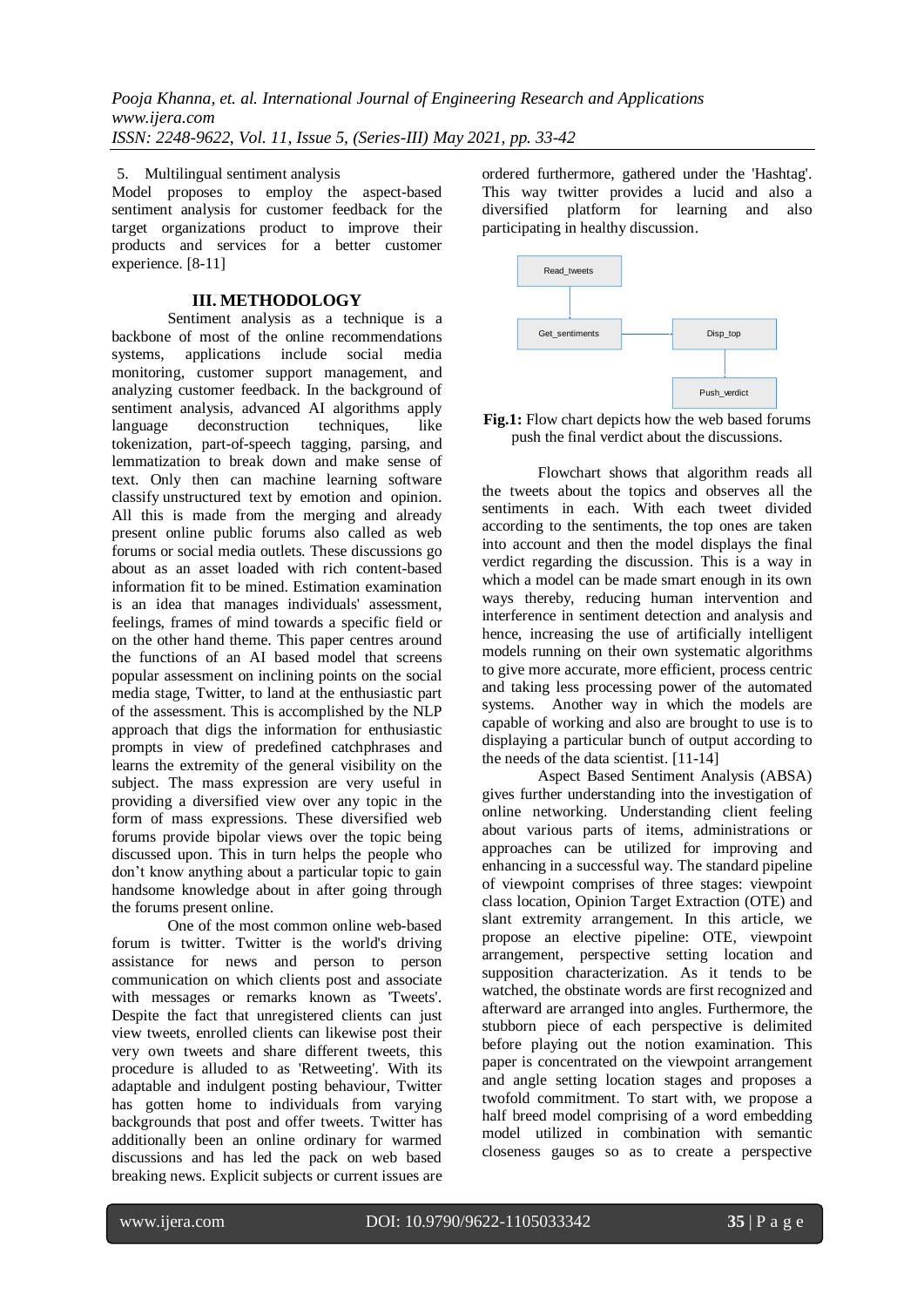classifier module. Second, we expand the setting location calculation.

Online stubborn surveys are a significant wellspring of client input that organizations can use so as to gauge fulfillment and indeed, even improve their items and administrations. Additionally, client created content in sites and informal communities has tested a significant development. This has contributed to a great extent to the improvement of the Sentiment Analysis (SA) field. More solidly, Aspect Based Sentiment Analysis (ABSA) is the issue of mining sentiments from content about explicit elements furthermore, their related angles.



**Fig. 2:** Depicts the generalized flow chart explaining how the aspect-based sentiment analysis system works. [1]

The aspect category classification uses a Simple Vector Machine with a linear kernel. The output data can be printed and shown in various forms from a simple basic text based output to making of graphical representations like pie charts, flowcharts, graphs etc. context detection can be done on the dataset by the use of proper sentiment based algorithms to distinguish the dataset into various groups or categories.

The levels of sentiment analysis applied here were:

**Document Level Analysis:** This level groups that whether the total archive gives a positive supposition or negative feeling. The report is on single theme is considered. In this manner writings which include near learning can't be considered under archive level.

**Sentence Level Analysis:** The errand of this level is sentence by sentence and chooses if each sentence speaks to supposition into negative, positive, or nonpartisan. Unbiased, if sentence doesn't give any supposition implies it is unbiased. Sentence level examination is connected to subjectivity characterization. That communicates accurate data from sentences that gives abstract perspective and sentiments. For example great terrible terms.

**Entity/Aspect level analysis:** Both the record and the sentence level investigation don't discover people groups like and aversions.

Substance/Aspect level gives all through examination. Substance/Aspect level was prior called highlight level. The centre assignment of element level is to ID builds, viewpoint level clearly gives consideration at the supposition or opinion. It depends on the idea that a feeling lives of a frame of mind and a goal of feeling.



**Fig.3** Depicts tweets consisting of a particular key word are collected by the algorithm employed.

After collection, the data is the freed of any inconsistency or unwanted data so that the sentiment analysis can be performed. After Sentiment estimation, classification algorithms are run on the data, supervised or unsupervised algorithm are applied to the data, depending upon the requirement. After the classification, the data we finally receive is the meaningful data which is displayed on the form of graphs or pie charts.

Another survey dwelled about how the positive reviews and the negative reviews can be used to define about a particular place or product. Many levels can be defined about a particular place regarding various parameters and scoring can be done for the place on that basis. This way the positive reviews are simplified to grade a place or product or service as to what is the most liked attribute about it, and the negative reviews are then segregated to find out the diversity in them to find out what all was disliked about the place or product. It is difficult for clients to pick products and ventures among a huge assortment of up-andcomers. An item or administration supplier has a comparable trouble in imparting its benefits to clients. With the advancement of the Web, clients can distribute their impressions and suppositions as surveys. These surveys are helpful data assets for clients and suppliers also. Specifically, the assessments of different clients, which can be affirmed ahead of time, are important for items that can't be checked by hand or administrations that can possibly be experienced if not visited there. Lodging survey is a ordinary case. An investigation of feeling examination that precisely plays out a humanly assessment regarding a matter as opposed to simply a hunt started with. In the good 'ol days, there were numerous investigations of extremity, i.e., the measurement of whether a word speaks to a positive feeling or a negative feeling. Positive/Negative table and polar expression lexicon have been developed as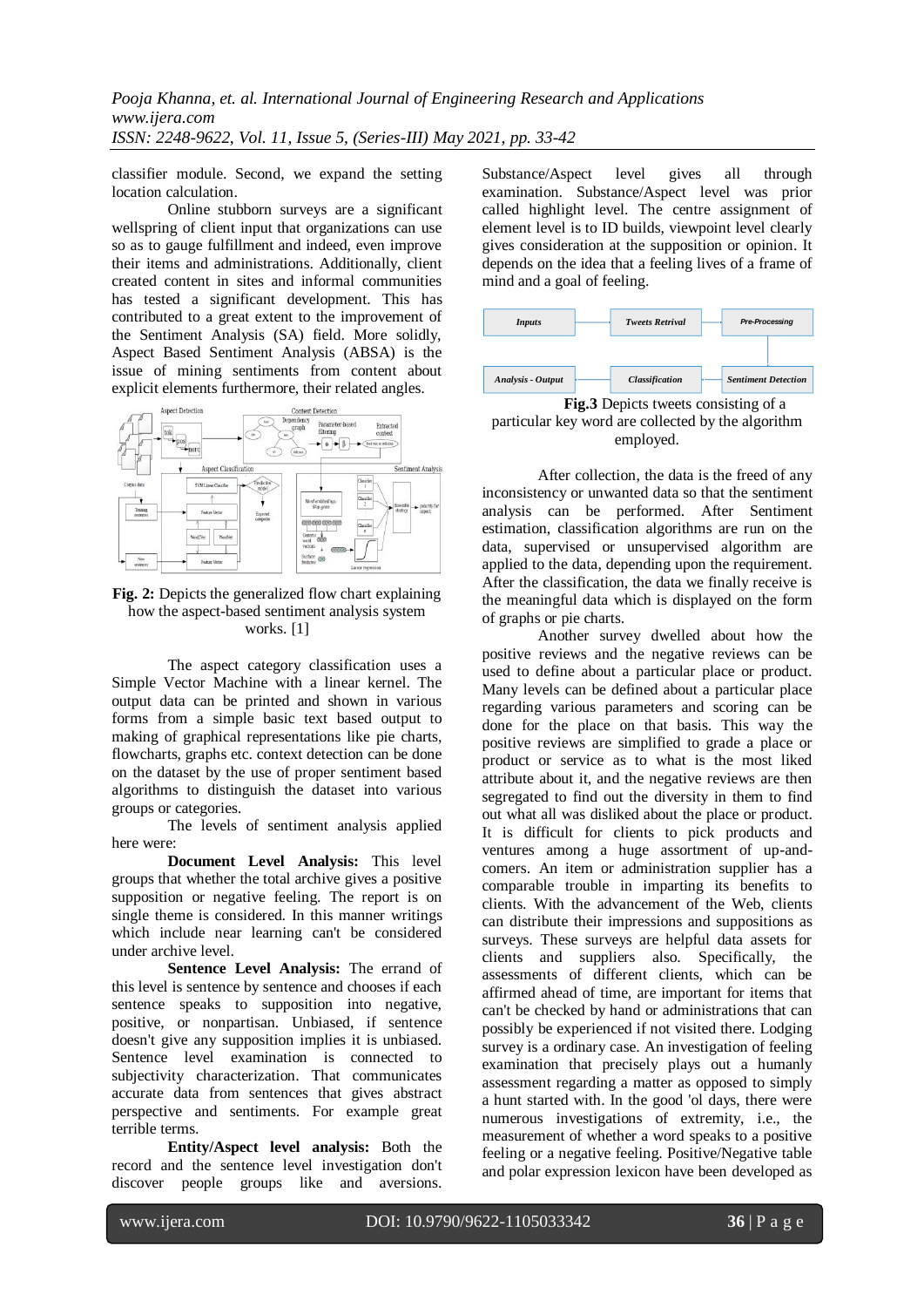the assortment of case models demonstrating feeling advances. In numerous notoriety data locales, two sorts of data are sans given portrayal and positioned assessment as for a few angles. Thusly, basic assessment investigation of whether the notoriety is sure or negative has gotten inadequate. It is important to break down which perspective is assessed positive and what is the purpose behind that. Indeed, even a similar word may have various polarities for various viewpoints. For instance, figured an assessment articulation as an example that contains descriptors. Likewise, of extremity assessment for broadly useful, it is required to investigate audits as indicated by the motivation behind use, to acquire the dependable notoriety data required by little inns. As such, applying fixed assessment criteria for feeling investigation has gotten deficient. Moreover, irregularity in the measure of positive notoriety and that of negative notoriety is perceived as a major issue on the grounds that arrangement dependent on imbalanced information as a rule makes the expectation precision lower. Accordingly, in this paper, we anticipate the extremity of every notoriety by AI what's more, assess its expectation execution, yet at the appropriate time, we center more around include word examination to realize what words portrays positive and negative audits, hoping to realize more in insight concerning how clients appraised inns. It is difficult for clients to pick products and ventures among a huge assortment of up-and-comers. An item or administration supplier has a comparable trouble in imparting its benefits to clients. With the advancement of the Web, clients can distribute their impressions and suppositions as surveys. These surveys are helpful data assets for clients and suppliers also. Specifically, the assessments of different clients, which can be affirmed ahead of time, are important for items that can't be checked by hand or administrations that can possibly be experienced if not visited there. Lodging survey is a ordinary case. [12-15]



Support vector machine with a linear kernel is used to perform the sentiment analysis using all the keywords in the reviews as features. Out of them the positive reviews are separated and then simplified about using the features on support vector machines with linear kernel. This classification result is then ranked and the data is published. The support vector machines have been very useful in the formulation of sentiment based models for small scale evaluations and formulations to generate the sentiment based outputs for the designated models.

Another exploration recommends the prioritization of information gathered from the inhabitants of a savvy city to clear a path for better living. The issues are distinguished from the rundown of different audits and afterward isolated in like manner. Government should have the alternative to convey and interface better for offering e-citizen upheld associations suitably to their netizens. Right now suggests passing on information through site pages and collaborate insinuates empowering occupants to give analysis and proposals. Working up a model for perception and sorting out urban organization issues from these customers made substance is a critical research issue. This paper proposes a four-advance game plan approach to manage sorting out urban organization issues from customer made substance using Aspect Based Sentiment Analysis (ABSA). Beginning, a novel jargon-based methodology is used for picking trigrams as edge articulation and pruning the overview using cross-territory stop words. Second, the resolute sentences are removed using the recognized viewpoints. Third, limit and subjectivity of the points and looking at comments close by the pack of-words for the perspectives are considered as the features for learning the characterization of the urban issue. Fourth, the thought score of a specific grouping is used to sort out the urban issues. The proposed approach is applied to a real customer created content isolated from a trade assembling on wise urban networks from an e-organization passage in India. Our investigation shows that Aspect Based Sentiment Analysis (ABSA) with principal alterations can be utilized to expel issues, proposition, and considerations from freely upheld occupant made substance (Social Data).

**Fig.4:** Implementation Phases.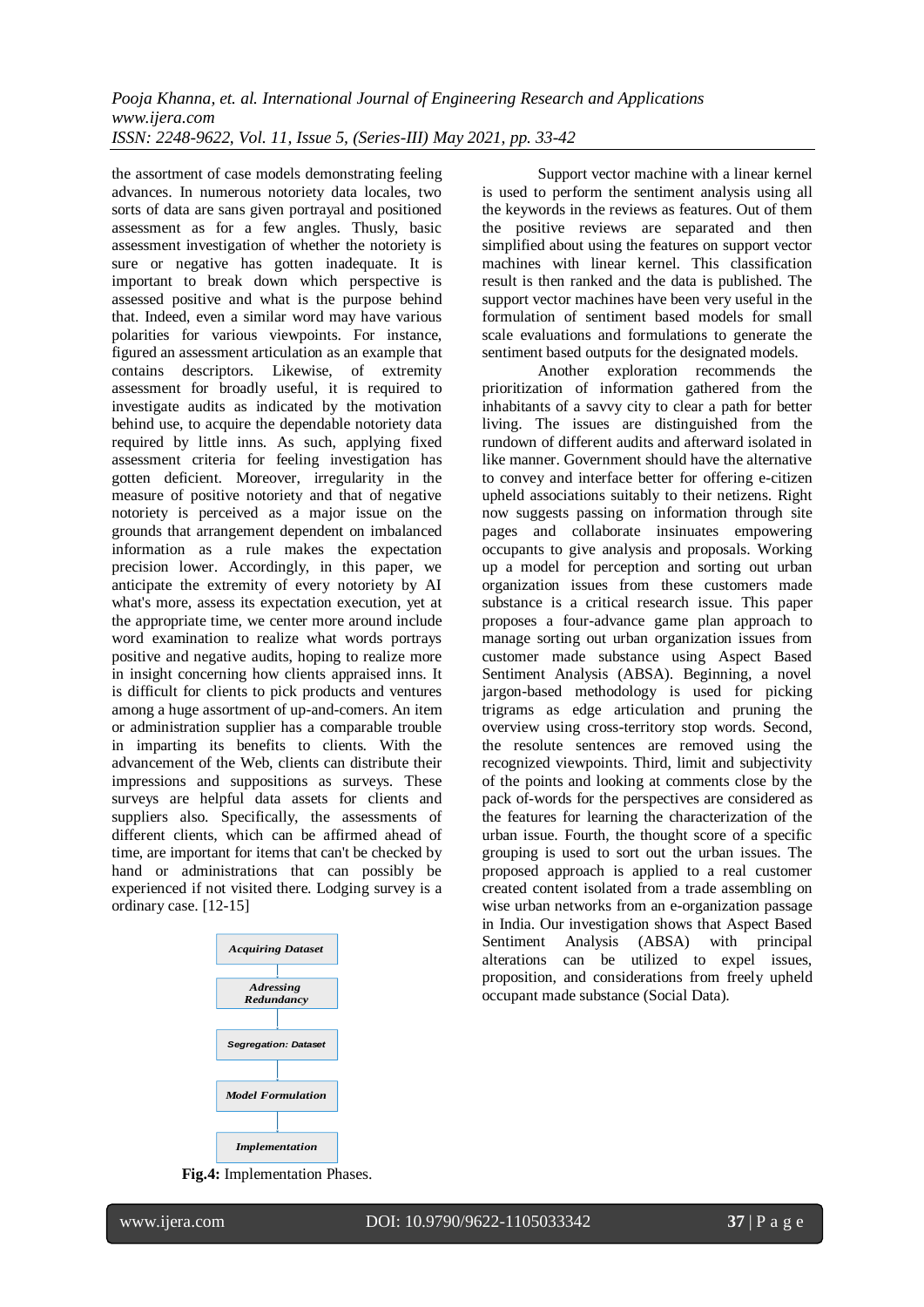

**Fig. 5:** Presents the schematic flowchart as to how the data flows through the model. [17]

There are various possibilities of human errors like the most common being spelling mistakes. Despite the fact that there are automated spelling checkers and correctors installed on the keyboards of mobile phones but still there are some inevitable human errors which are bound to happen. Proposed model can however overcome by proper further processing of the reviews and data from the dataset so that in the evaluation of the final output there are no or close to none cases of discrepancy coming forward in the final output for the provided dataset. [6-7, 8-11]

## **IV. IMPLEMENTATION**

Implementation of proposed model can be summarized into following steps:

#### **a. Acquiring Dataset**

Dataset for the work was acquired from Kaggle a well-known online repository. Size of the dataset also varies according to the utility of the user who needs to apply his/her algorithm. The creation of a unique dataset is also possible but the data scientist has to take a lot of data records into consideration which can consume a lot of time and a large amount of data and processing power of the computer systems. These can be surpassed by the already created and already existing datasets, therefore a a company feedback dataset was picked from Kaggle. The tailor-made datasets are most useful in providing the best model for a specific purpose. In this project the to be used was downloaded from one of the repositories. The dataset employed for the work contained about 4 million product reviews from Amazon. This appeared to be the perfect dataset for the project

because of the richness of the dataset and the variety of reviews in such a large amount.

## **b. Dataset Preparation: Addressing Redundancy**

Redundancy in a dataset refers to the delicacy of data existing inside a dataset. The data apart from being duplicate, redundancy in a dataset can also be existent when there are pieces of data in combination of two or more pieces of data. The redundancy in the dataset is mostly not beneficial for the model can give false positive results. The application works well only when the model has been properly trained. This proper training can only be done when the dataset trains it properly and also to help it work in the most efficient manner and a non-redundant dataset is considered the most optimum for training Mostly if the data is downloaded from a repository then one can observe that the redundancy from the dataset is already checked and removed. Still, it is advised always that if it is not mentioned by the repository about any occurrence of the redundant data being checked and removed from the dataset, the data scientist should check for the redundancy and if present remove it from the dataset before using it. The work proposed employed python to address redundancy in the data acquired from Kaggle, it contained about 4 million product reviews from Amazon.

## **c. Segregation for processing: Dataset**

Dataset obtained from the observation and recordings need to be broken into parts. This way the dataset is segregated into two or sometimes even three parts. These parts are namely : testing data, validation dataset and the training data. Among these three the testing data and training data is always created but in some cases for a more minute training of the model, validation data from the main dataset is created. The model proposed will have three informational indexes: a preparation set, an approval set and a test set. In the consequent stage, the endorsement helps with overseeing issues like overfitting, where the program may not be balanced well to manage future data. To the extent the confounding conditions that come about as a result of getting ready and test emphases. In the third stage, the test orchestrate, new test data is procured to check whether the machine continues likewise and correctly on test data as it did on getting ready data, or whether a wide delta between execution on the two stages shows overfitting has occurred. The dataset obtained from the repository was already segregated into two files for testing and training dataset due to which it was directly used in the source code of the model.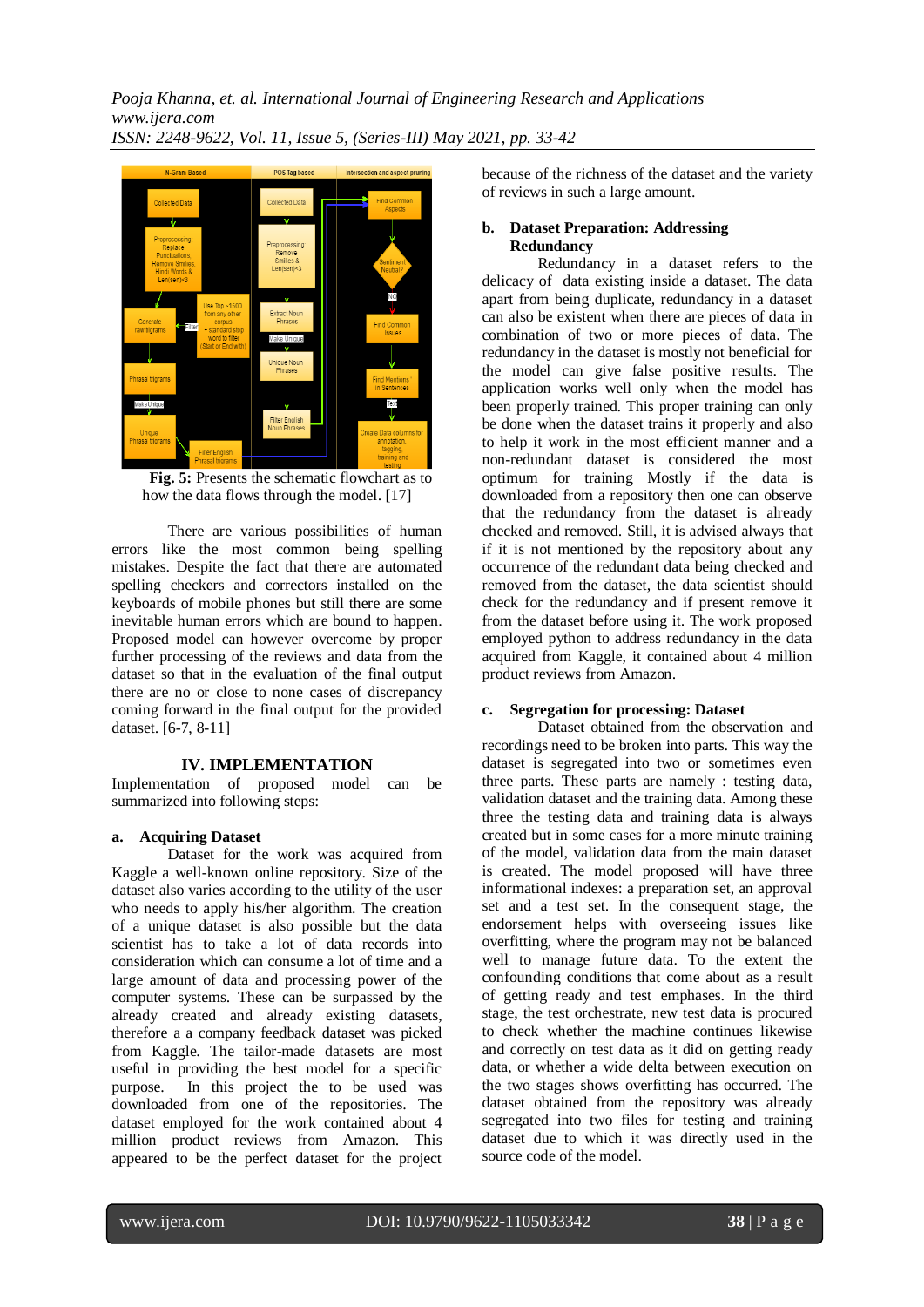The common ratio of the dividing the dataset into the training, validation and testing dataset is generally approximately into a ratio as 30% is designated for the training dataset. The rest part is designated for the testing and the validation set. Since the validation is in principle considered to be a part of the testing dataset so we can say that it constitutes in the 70% for the dataset in working for the model.

In the model studied, it is not required to make the model obtain any local maxima, local minima, global maxima or global minima with redundancy removed there are no conditions of overfitting or underfitting, so the dataset does not need the segregation for the creation of a validation dataset, therefore Sentiment Analysis for the dataset selected was only divided into training and testing datasets.

#### **d. Model Formulation**

Computations are oftentimes made as limits; these limits fill in as meager undertakings that can be referenced by the Model proposed. By employing best fit capable computations, planners can ensure their undertakings run as fast as system support. Therefore, designs as often as possible improve existing estimations and recall them for future programming revives. The calculation will consistently be giving an appropriate assigned yield for the information embedded in dataset effectively. The calculation contemplates all the special cases in the model and how to deal with them proficiently by taking all possible variations.

The algorithm for the model is as follows:

- *a. Import the designated libraries for the manipulation of the data when working in the model. Here, in the model, numpy, pandas, keras, tensorflow platform, os, re, tqdm, sickit learn, bz2, pickle, etc.*
- *b. Import the dataset from the designated folder using its path. Also add the performance measure metrics.*
- *c. Add constants and directories.*
- *d. Decode the utf-8 encodings, read the whole dataset, that is both the testing and training datasets. The url if present in the reviews are defined as to how they have to be manipulated.*
- *e. The ratio of the test and training datasets is also calculated to check for the proper ratio being maintained between the testing and training data.*
- *f. Normalize the data, maximum number of features, maximum length of each review and also the size acceptable is defined.*
- *g. The reviews are then shuffled to train the model better.*
- *h. Tokens are made after learning from the training dataset and these tokens are then used to segregate between various reviews in the testing dataset into positive and negative reviews.*
- *i. After this Conv1D, BatchNormalization, padding and GlobalAveragePooling are used.*
- *j. After these 5 epochs with a batch size of 2048 are made to fit the model after the model has been trained and tested.*
- *k. At last, the summary and percentage of accuracy is evaluated to review the model.*

## **V. RESULT**

The library NumPy is the chief pack for consistent figuring with Python. It contains various features including these noteworthy ones:

- 1. A powerful N-dimensional array object
- 2. Sophisticated (broadcasting) functions
- 3. Tools for integrating C/C++ and Fortran code
- 4. Useful linear algebra, Fourier transform, and random number capabilities

Other than its undeniable logical uses, NumPy can likewise be utilized as a proficient multi-dimensional holder of nonexclusive information. The library Pandas is basically used for data processing and CSV file I/O. Pandas is an open source, allowed to utilize as freeware and it was initially composed by Wes McKinney. Operating with Pandas is such a less complex work with interestingly tools for records. The module OS in python traces the path mentioned on the single inverted commas to the location and then the tool shows all the objects present inside the directory or the folder mentioned as depicted in code below.

#### Out[1]: 'test.ft.txt.bz2'

#### Fig.6: Depicts the output of the commands of os.listdir.

Output shows that in the designated directory or folder the test file is present.

| In $[2]$ : import re<br>from tqdm import tqdm<br>from sklearn.utils import shuffle<br>from tqdm import tqdm<br>import bz2<br>from keras.layers import *<br>from keras.models import Model<br>from keras.preprocessing.text import Tokenizer<br>from keras.preprocessing.sequence import pad sequences |
|-------------------------------------------------------------------------------------------------------------------------------------------------------------------------------------------------------------------------------------------------------------------------------------------------------|
| Ilsing TensorFlow hackend                                                                                                                                                                                                                                                                             |

Fig.7: Depicts import of various modules and libraries required for the proposed model.

Most of these modules and libraries specially keras, needs a backend support of TensorFlow for the proper run and processing of the keras modules. A standard articulation is a phenomenal game plan of characters that causes you match or find various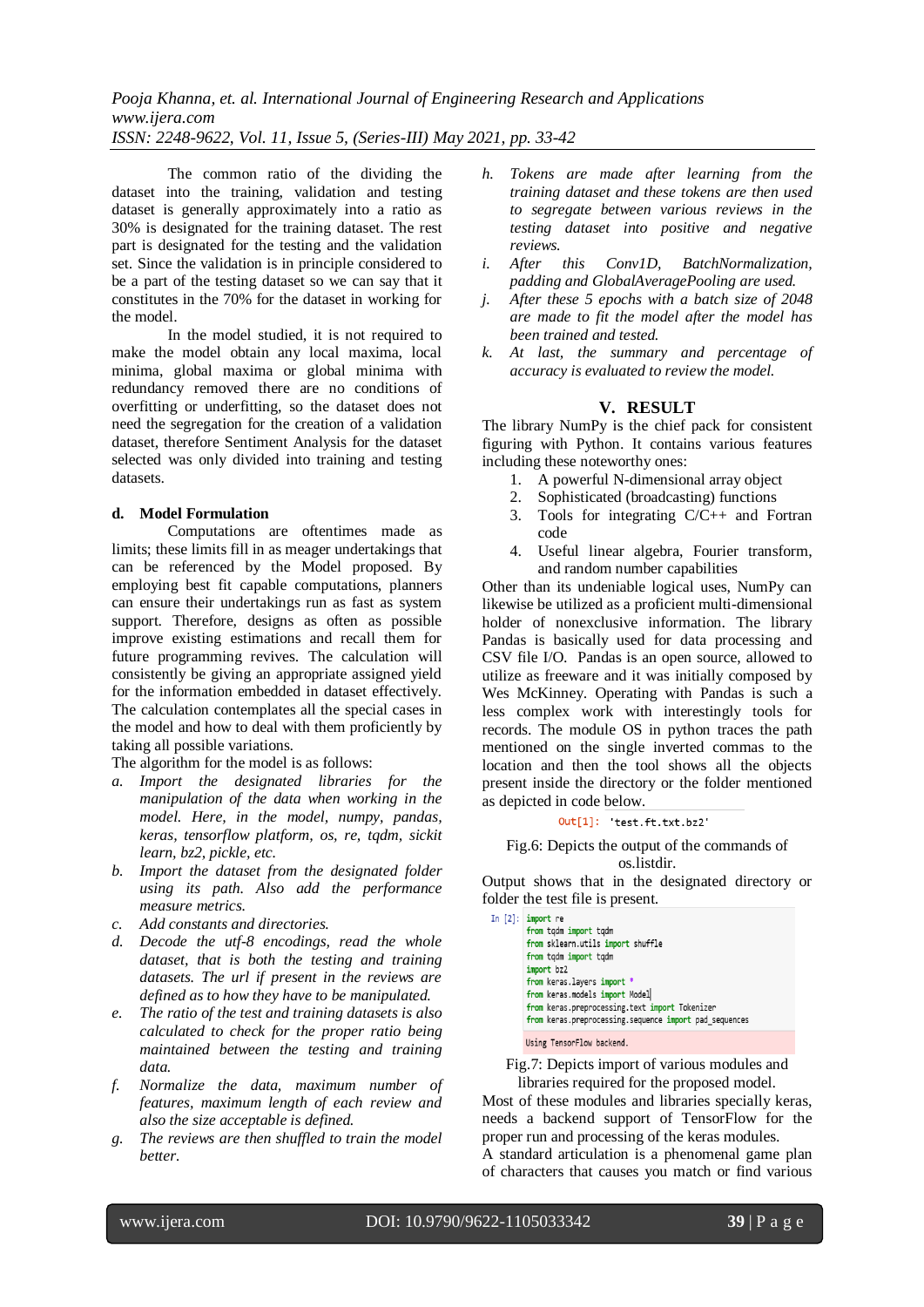strings or sets of strings, using a specific etymological structure held in a model. Typical enunciations are commonly used in UNIX world. The Python module re offers full assistance for Perllike normal enunciations in Python. The re module raises the uncommon case re.error if a bungle occurs while orchestrating or using a standard explanation. We would cover two huge limits, which would be used to manage typical explanations. To avoid any chaos while overseeing standard explanations, we would use raw strings as feedbacks or reviews.

Keras is a notable Machine Learning library for Python. It is a noteworthy level neural frameworks API fit for running on TensorFlow, CNTK, or Theano. It can run faultlessly on both CPU and GPU. Keras is a moderate Python library for significant finding that can run on Theano or TensorFlow. It was made to make executing significant learning models as speedy and straightforward as serviceable for imaginative work.

TensorFlow is a well known open-source library for world class numerical estimation made by the Google Brain bunch in Google. It can get ready and run extensive neural frameworks that can be used to develop a couple of AI applications. The bzip2 is an open-source calculation for pressure and decompression of documents. Scikit-learn is an open-source Python library that executes a scope of AI, pre-handling, cross-approval and perception calculations utilizing a brought together interface.



Fig.8: Depicts the basic tools that are to be inserted into the program including some performance and precision metrics.

All the reviews acquired here are converted to lower case so that the same word if existing in different cases are not considered as different entities. All the url if present in any of the review are there are deleted from the review and only the

review is left behind. And all the reviews and labels are defined.



Fig.9: Bigger folder AMAZON\_REVIEW\_DIR is created that is made by unzipping test and training dataset files.

The utf-8 encoded strings are decoded here in both test and train files. Then these reviews are split here according to the algorithm defined. The gauge shown here is a result of the todm that was imported.

|  | In [12]: reviews_train, y_train = shuffle(reviews_train, y_train)<br>reviews_test, y_test = shuffle(reviews_test, y_test) |
|--|---------------------------------------------------------------------------------------------------------------------------|
|  |                                                                                                                           |
|  | In $[13]$ : y train = np.array(y train)<br>$y$ test = np.array( $y$ test)                                                 |
|  |                                                                                                                           |
|  | In $[14]$ : max_features = 8192<br>$maxlen = 128$<br>embed size = $64$                                                    |
|  |                                                                                                                           |
|  | In [15]: tokenizer = Tokenizer(num_words=max features)                                                                    |
|  |                                                                                                                           |
|  |                                                                                                                           |

In [16]: tokenizer.fit\_on\_texts(reviews\_train)

#### Fig.10: Code shuffles the data from the dataset in random order.

The data is stored in an array format. In Python tokenization essentially alludes to separating a bigger assemblage of content into small lines, words or in any event, making words for a non-English language. Later during the processing these tokens will be used by the model to do the sentiment analysis. The maximum length of the review is set to 128 bits. Python pickle module is used for serializing and de-serializing a Python object structure. What pickle does is that it "serializes" the article first before forming it to report. Pickling is a way to deal with change over a python object (list, dict, etc.) into a character stream. The idea is that this character stream contains all the information essential to revamp the thing in another python content. Pad\_sequences takes into consideration the list of lists where each element is a sequence.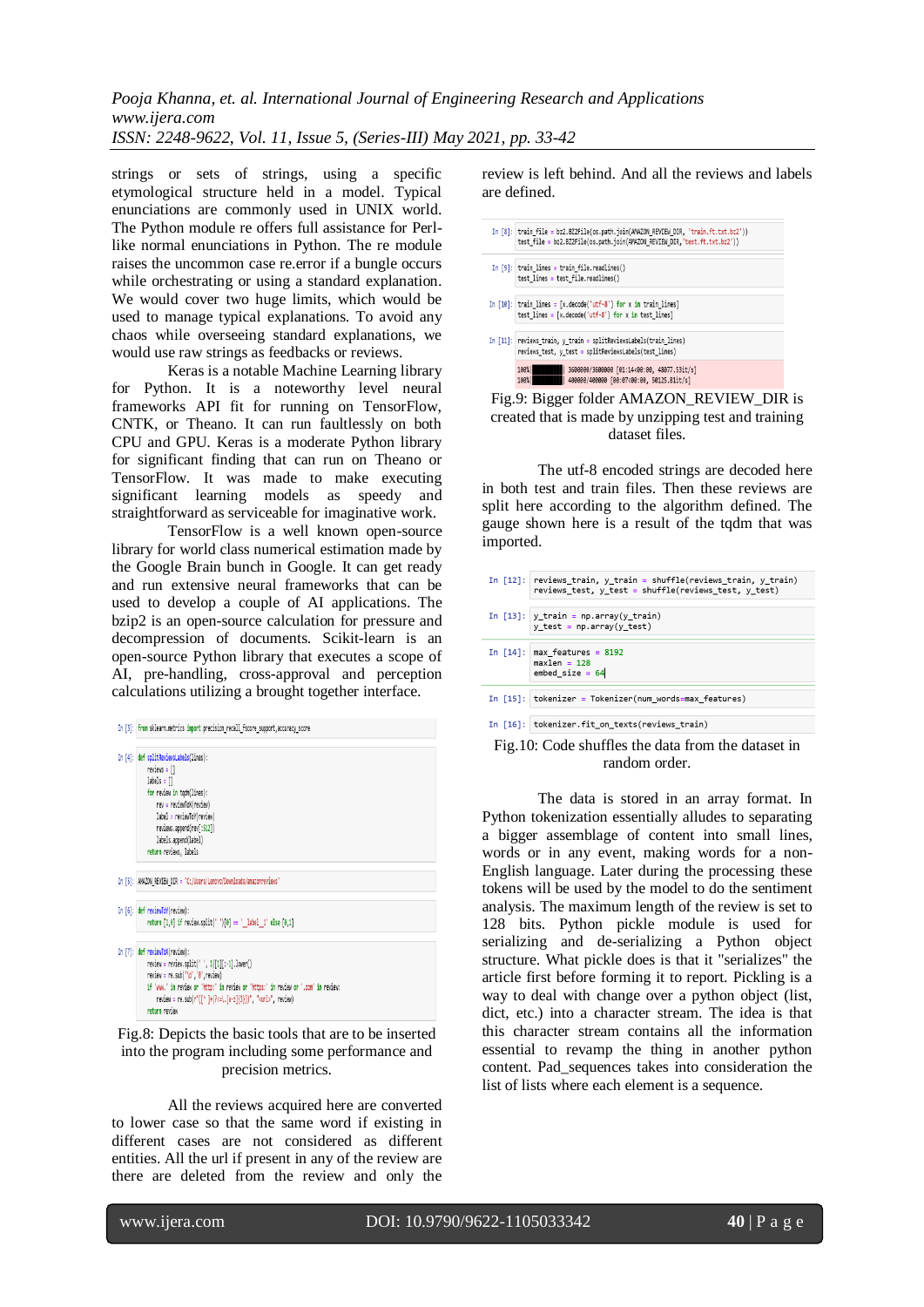| Model: "model 1"                                               |                 |  |                                                       |
|----------------------------------------------------------------|-----------------|--|-------------------------------------------------------|
| Laver (type)                                                   | Output Shape    |  | Param <sub>al</sub><br>,,,,,,,,,,,,,,,,,,,,,,,,,,,,,, |
| input 1 (InputLayer)                                           | (None, 128)     |  | $\alpha$                                              |
| embedding 1 (Embedding)                                        | (None, 128, 64) |  | 524288                                                |
| dropout 1 (Dropout)                                            | (None, 128, 64) |  | a                                                     |
| batch normalization 1 (Batch (None, 128, 64)                   |                 |  | 256                                                   |
| conv1d 1 (Conv1D)                                              | (None, 128, 32) |  | 14368                                                 |
| batch normalization 2 (Batch (None, 128, 32)                   |                 |  | 128                                                   |
| conv1d 2 (Conv1D)                                              | (None, 128, 32) |  | 3104                                                  |
| batch normalization 3 (Batch (None, 128, 32)                   |                 |  | 128                                                   |
| conv1d_3 (Conv1D)                                              | (None, 128, 32) |  | 3194                                                  |
| batch normalization 4 (Batch (None, 128, 32)                   |                 |  | 128                                                   |
| conv1d 4 (Conv1D)                                              | (None, 128, 32) |  | 3104                                                  |
| conv1d 5 (Conv1D)                                              | (None, 128, 2)  |  | 66                                                    |
| global_average_pooling1d_1 ( (None, 2)                         |                 |  | ø                                                     |
| activation 1 (Activation)<br>--------------------------------- | (None, 2)       |  | Й<br>----------------------------                     |

Fig.11: Summary output of the processing that was done on datasets.

| announced a district to a commonly district that a considered a distribution of a common and a contract of                                                                                                                                                                                                                                                                                                                                                                                                                                                                                                                                                                                                                                                                                                                                                                                                                                                                                                                                                                                                                                                                                |
|-------------------------------------------------------------------------------------------------------------------------------------------------------------------------------------------------------------------------------------------------------------------------------------------------------------------------------------------------------------------------------------------------------------------------------------------------------------------------------------------------------------------------------------------------------------------------------------------------------------------------------------------------------------------------------------------------------------------------------------------------------------------------------------------------------------------------------------------------------------------------------------------------------------------------------------------------------------------------------------------------------------------------------------------------------------------------------------------------------------------------------------------------------------------------------------------|
| C:\Users\Lenovo\AppData\Roaming\Python\Python37\site-packages\tensorflow_core\python\framework\indexed_slices.py:433: UserWarni<br>ng: Converting sparse IndexedSlices to a dense Tensor of unknown shape. This may consume a large amount of memory.<br>"Converting sparse IndexedSlices to a dense Tensor of unknown shape. "                                                                                                                                                                                                                                                                                                                                                                                                                                                                                                                                                                                                                                                                                                                                                                                                                                                           |
| Train on 3240000 samples, validate on 360000 samples<br>Fpoch 1/5                                                                                                                                                                                                                                                                                                                                                                                                                                                                                                                                                                                                                                                                                                                                                                                                                                                                                                                                                                                                                                                                                                                         |
| 389120/3240000 [-->] - ETA: 27:11:03 - loss: 0.7457 - acc: 0.505 - ETA: 22:39:14 - loss: 0.7334 - a<br>cc: 0.496 - ETA: 19:49:27 - loss: 0.7202 - acc: 0.503 - ETA: 18:30:25 - loss: 0.7121 - acc: 0.517 - ETA: 17:15:59 - loss: 0.706<br>7 - acc: 0.525 - ETA: 16:21:41 - loss: 0.7017 - acc: 0.533 - ETA: 15:43:15 - loss: 0.6981 - acc: 0.538 - ETA: 15:13:15 - loss:<br>0.6950 - acc: 0.543 - ETA: 14:47:50 - loss: 0.6924 - acc: 0.546 - ETA: 14:26:01 - loss: 0.6893 - acc: 0.551 - ETA: 14:09:10 - l<br>oss: 0.6859 - acc: 0.559 - ETA: 13:57:13 - loss: 0.6818 - acc: 0.568 - ETA: 13:42:26 - loss: 0.6772 - acc: 0.579 - ETA: 13:37:3<br>1 - loss: 0.6728 - acc: 0.588 - ETA: 13:28:34 - loss: 0.6679 - acc: 0.597 - ETA: 13:24:21 - loss: 0.6620 - acc: 0.605 - ETA: 1<br>3:14:49 - loss: 0.6563 - acc: 0.613 - ETA: 13:05:27 - loss: 0.6502 - acc: 0.620 - ETA: 12:57:16 - loss: 0.6439 - acc: 0.628 - E<br>TA: 12:59:09 - loss: 0.6367 - acc: 0.636 - ETA: 13:02:31 - loss: 0.6296 - acc: 0.644 - ETA: 13:14:34 - loss: 0.6224 - acc: 0.65<br>1 - ETA: 13:16:37 - loss: 0.6148 - acc: 0.657 - ETA: 13:19:39 - loss: 0.6070 - acc: 0.664 - ETA: 13:19:40 - loss: 0.5993 - acc: |
| 0.671 - ETA: 13:21:01 - loss: 0.5916 - acc: 0.677 - ETA: 13:15:16 - loss: 0.5848 - acc: 0.683 - ETA: 13:08:56 - loss: 0.5776 -<br>acc: 0.688 - ETA: 13:01:23 - loss: 0.5712 - acc: 0.693 - ETA: 12:57:45 - loss: 0.5644 - acc: 0.698 - ETA: 12:56:21 - loss: 0.55<br>79 - acc: 0.703 - ETA: 12:49:57 - loss: 0.5521 - acc: 0.708 - ETA: 12:49:10 - loss: 0.5464 - acc: 0.712 - ETA: 12:51:54 - loss:                                                                                                                                                                                                                                                                                                                                                                                                                                                                                                                                                                                                                                                                                                                                                                                      |
| 0.5411 - acc: 0.716 - FTA: 12:52:02 - loss: 0.5355 - acc: 0.720 - FTA: 12:41:40 - loss: 0.5303 - acc: 0.723 - FTA: 12:31:42 - 1<br>oss: 0.5252 - acc: 0.727 - ETA: 12:25:22 - loss: 0.5200 - acc: 0.731 - ETA: 12:15:01 - loss: 0.5155 - acc: 0.734 - ETA: 12:05:0<br>4 - loss: 0.5109 - acc: 0.737 - ETA: 11:53:58 - loss: 0.5063 - acc: 0.740 - ETA: 11:43:47 - loss: 0.5020 - acc: 0.743 - ETA: 1<br>1:33:32 - loss: 0.4980 - acc: 0.746 - ETA: 11:23:30 - loss: 0.4942 - acc: 0.749 - ETA: 11:13:41 - loss: 0.4906 - acc: 0.751 - E                                                                                                                                                                                                                                                                                                                                                                                                                                                                                                                                                                                                                                                   |
| TA: 11:04:02 - loss: 0.4866 - acc: 0.754 - ETA: 10:54:45 - loss: 0.4824 - acc: 0.757 - ETA: 10:49:37 - loss: 0.4788 - acc: 0.75<br>9 - ETA: 10:41:54 - loss: 0.4756 - acc: 0.761 - ETA: 10:34:27 - loss: 0.4719 - acc: 0.764 - ETA: 10:27:03 - loss: 0.4689 - acc:<br>0.766 - ETA: 10:18:18 - loss: 0.4657 - acc: 0.768 - ETA: 10:10:18 - loss: 0.4630 - acc: 0.770 - ETA: 10:01:42 - loss: 0.4599 -                                                                                                                                                                                                                                                                                                                                                                                                                                                                                                                                                                                                                                                                                                                                                                                      |
| acc: 0.772 - ETA: 9:53:27 - loss: 0.4573 - acc: 0.774 - ETA: 9:45:16 - loss: 0.4545 - acc: 0.77 - ETA: 9:37:33 - loss: 0.4516 -<br>acc: 0.77 - ETA: 9:29:51 - loss: 0.4492 - acc: 0.78 - ETA: 9:22:21 - loss: 0.4463 - acc: 0.78 - ETA: 9:15:06 - loss: 0.4438 - a<br>cc: 0.78 - ETA: 9:08:02 - loss: 0.4415 - acc: 0.78 - ETA: 9:01:08 - loss: 0.4392 - acc: 0.78 - ETA: 8:54:21 - loss: 0.4366 - ac                                                                                                                                                                                                                                                                                                                                                                                                                                                                                                                                                                                                                                                                                                                                                                                     |
| c: 0.78 - ETA: 8:47:44 - loss: 0.4341 - acc: 0.78 - ETA: 8:41:17 - loss: 0.4323 - acc: 0.79 - ETA: 8:35:01 - loss: 0.4298 - ac<br>c: 0.79 - ETA: 8:29:11 - loss: 0.4275 - acc: 0.79 - ETA: 8:23:23 - loss: 0.4253 - acc: 0.79 - ETA: 8:17:51 - loss: 0.4232 - ac<br>c: 0.79 - ETA: 8:12:20 - loss: 0.4213 - acc: 0.79 - ETA: 8:06:47 - loss: 0.4193 - acc: 0.79 - ETA: 8:01:36 - loss: 0.4173 - ac                                                                                                                                                                                                                                                                                                                                                                                                                                                                                                                                                                                                                                                                                                                                                                                        |
| c: 0.80 - ETA: 7:56:26 - loss: 0.4154 - acc: 0.80 - ETA: 7:51:24 - loss: 0.4135 - acc: 0.80 - ETA: 7:46:32 - loss: 0.4117 - ac<br>c: 0.80 - ETA: 7:41:53 - loss: 0.4100 - acc: 0.80 - ETA: 7:37:13 - loss: 0.4082 - acc: 0.80 - ETA: 7:32:36 - loss: 0.4065 - ac<br>c: 0.80 - ETA: 7:28:01 - loss: 0.4047 - acc: 0.80 - ETA: 7:23:31 - loss: 0.4031 - acc: 0.80 - ETA: 7:19:19 - loss: 0.4012 - ac                                                                                                                                                                                                                                                                                                                                                                                                                                                                                                                                                                                                                                                                                                                                                                                        |
| c: 0.81 - BTA: 7:15:03 - loss: 0.3996 - acc: 0.81 - BTA: 7:10:59 - loss: 0.3979 - acc: 0.81 - BTA: 7:07:03 - loss: 0.3963 - ac<br>c: 0.81 - ETA: 7:03:13 - loss: 0.3947 - acc: 0.81 - ETA: 6:59:23 - loss: 0.3930 - acc: 0.81 - ETA: 6:55:40 - loss: 0.3912 - ac<br>c: 0.81 - ETA: 6:51:55 - loss: 0.3895 - acc: 0.81 - ETA: 6:48:12 - loss: 0.3881 - acc: 0.81 - ETA: 6:44:39 - loss: 0.3867 - ac                                                                                                                                                                                                                                                                                                                                                                                                                                                                                                                                                                                                                                                                                                                                                                                        |
| c: 0.81 - ETA: 6:41:12 - loss: 0.3851 - acc: 0.82 - ETA: 6:37:55 - loss: 0.3836 - acc: 0.82 - ETA: 6:34:34 - loss: 0.3824 - ac<br>c: 0.82 - ETA: 6:31:23 - loss: 0.3810 - acc: 0.82 - ETA: 6:28:17 - loss: 0.3797 - acc: 0.82 - ETA: 6:25:11 - loss: 0.3783 - ac<br>c: 0.82 - ETA: 6:22:06 - loss: 0.3760 - acc: 0.82 - ETA: 6:19:15 - loss: 0.3757 - acc: 0.82 - ETA: 6:16:36 - loss: 0.3742 - ac                                                                                                                                                                                                                                                                                                                                                                                                                                                                                                                                                                                                                                                                                                                                                                                        |
| c: 0.82 - ETA: 6:13:45 - loss: 0.3730 - acc: 0.82 - ETA: 6:11:10 - loss: 0.3716 - acc: 0.82 - ETA: 6:08:24 - loss: 0.3705 - ac<br>c: 0.82 - ETA: 6:05:38 - loss: 0.3691 - acc: 0.83 - ETA: 6:02:55 - loss: 0.3678 - acc: 0.83 - ETA: 6:00:15 - loss: 0.3667 - ac<br>c: 0.83 - ETA: 5:57:33 - loss: 0.3657 - acc: 0.83 - ETA: 5:55:05 - loss: 0.3646 - acc: 0.83 - ETA: 5:52:27 - loss: 0.3634 - ac                                                                                                                                                                                                                                                                                                                                                                                                                                                                                                                                                                                                                                                                                                                                                                                        |
| c: 0.83 - ETA: 5:50:04 - loss: 0.3622 - acc: 0.83 - ETA: 5:47:39 - loss: 0.3611 - acc: 0.83 - ETA: 5:45:19 - loss: 0.3598 - ac<br>c: 0.83 - ETA: 5:42:59 - loss: 0.3588 - acc: 0.83 - ETA: 5:40:38 - loss: 0.3576 - acc: 0.83 - ETA: 5:38:26 - loss: 0.3564 - ac<br>c: 0.83 - ETA: 5:36:13 - loss: 0.3555 - acc: 0.83 - ETA: 5:34:04 - loss: 0.3544 - acc: 0.83 - ETA: 5:31:59 - loss: 0.3534 - ac                                                                                                                                                                                                                                                                                                                                                                                                                                                                                                                                                                                                                                                                                                                                                                                        |
| c: 0.83 - ETA: 5:29:51 - loss: 0.3524 - acc: 0.83 - ETA: 5:27:50 - loss: 0.3515 - acc: 0.84 - ETA: 5:25:49 - loss: 0.3504 - ac<br>c: 0.84 - ETA: 5:23:52 - loss: 0.3494 - acc: 0.84 - ETA: 5:21:56 - loss: 0.3483 - acc: 0.84 - ETA: 5:20:05 - loss: 0.3473 - ac<br>c: 0.84 - ETA: 5:18:17 - loss: 0.3464 - acc: 0.84 - ETA: 5:16:29 - loss: 0.3456 - acc: 0.84 - ETA: 5:14:50 - loss: 0.3446 - ac                                                                                                                                                                                                                                                                                                                                                                                                                                                                                                                                                                                                                                                                                                                                                                                        |
| c: 0.84 - ETA: 5:13:06 - loss: 0.3437 - acc: 0.84 - ETA: 5:11:22 - loss: 0.3427 - acc: 0.84 - ETA: 5:09:45 - loss: 0.3417 - ac<br>c: 0.84 - ETA: 5:08:04 - loss: 0.3406 - acc: 0.84 - ETA: 5:06:36 - loss: 0.3399 - acc: 0.84 - ETA: 5:05:03 - loss: 0.3390 - ac<br>c: 0.84 - ETA: 5:03:33 - loss: 0.3382 - acc: 0.84 - ETA: 5:02:03 - loss: 0.3375 - acc: 0.84 - ETA: 5:00:40 - loss: 0.3366 - ac                                                                                                                                                                                                                                                                                                                                                                                                                                                                                                                                                                                                                                                                                                                                                                                        |
| c: 0.84 - ETA: 4:59:10 - loss: 0.3357 - acc: 0.84 - ETA: 4:57:43 - loss: 0.3349 - acc: 0.84 - ETA: 4:56:16 - loss: 0.3341 - ac<br>c: 0.85 - ETA: 4:54:49 - loss: 0.3333 - acc: 0.85 - ETA: 4:53:25 - loss: 0.3325 - acc: 0.85 - ETA: 4:51:59 - loss: 0.3319 - ac<br>c: 0.85 - ETA: 4:50:31 - loss: 0.3311 - acc: 0.85 - ETA: 4:49:04 - loss: 0.3305 - acc: 0.85 - ETA: 4:47:41 - loss: 0.3297 - ac                                                                                                                                                                                                                                                                                                                                                                                                                                                                                                                                                                                                                                                                                                                                                                                        |
| c: 0.85 - ETA: 4:46:18 - loss: 0.3288 - acc: 0.85 - ETA: 4:44:57 - loss: 0.3280 - acc: 0.85 - ETA: 4:43:36 - loss: 0.3273 - ac<br>c: 0.85 - ETA: 4:42:16 - loss: 0.3266 - acc: 0.85 - ETA: 4:40:56 - loss: 0.3259 - acc: 0.85 - ETA: 4:39:41 - loss: 0.3252 - ac<br>c: 0.85 - ETA: 4:38:28 - loss: 0.3246 - acc: 0.85 - ETA: 4:37:12 - loss: 0.3239 - acc: 0.85 - ETA: 4:35:57 - loss: 0.3232 - ac                                                                                                                                                                                                                                                                                                                                                                                                                                                                                                                                                                                                                                                                                                                                                                                        |
| c: 0.85 - ETA: 4:34:47 - loss: 0.3227 - acc: 0.85 - ETA: 4:33:31 - loss: 0.3222 - acc: 0.85 - ETA: 4:32:20 - loss: 0.3216 - ac<br>c: 0.85 - ETA: 4:31:13 - loss: 0.3209 - acc: 0.85 - ETA: 4:30:04 - loss: 0.3202 - acc: 0.85 - ETA: 4:28:53 - loss: 0.3195 - ac<br>c: 0.85 - ETA: 4:27:49 - loss: 0.3188 - acc: 0.85 - ETA: 4:26:40 - loss: 0.3182 - acc: 0.85 - ETA: 4:25:30 - loss: 0.3176 - ac                                                                                                                                                                                                                                                                                                                                                                                                                                                                                                                                                                                                                                                                                                                                                                                        |
| c: 0.85 - ETA: 4:24:21 - loss: 0.3170 - acc: 0.85 - ETA: 4:23:14 - loss: 0.3164 - acc: 0.86 - ETA: 4:22:07 - loss: 0.3157 - ac<br>c: 0.86 - ETA: 4:20:59 - loss: 0.3152 - acc: 0.86 - ETA: 4:19:51 - loss: 0.3146 - acc: 0.86 - ETA: 4:18:44 - loss: 0.3141 - ac<br>c: 0.86 - ETA: 4:17:37 - loss: 0.3135 - acc: 0.86 - ETA: 4:16:32 - loss: 0.3129 - acc: 0.86 - ETA: 4:15:29 - loss: 0.3122 - ac                                                                                                                                                                                                                                                                                                                                                                                                                                                                                                                                                                                                                                                                                                                                                                                        |
| c: 0.86 - ETA: 4:14:24 - loss: 0.3117 - acc: 0.86 - ETA: 4:13:20 - loss: 0.3110 - acc: 0.86 - ETA: 4:12:15 - loss: 0.3104 - ac<br>c: 0.86 - ETA: 4:11:16 - loss: 0.3101 - acc: 0.86 - ETA: 4:10:14 - loss: 0.3096 - acc: 0.86 - ETA: 4:09:13 - loss: 0.3091 - ac<br>c: 0.86 - ETA: 4:08:13 - loss: 0.3086 - acc: 0.86 - ETA: 4:07:10 - loss: 0.3082 - acc: 0.86 - ETA: 4:06:10 - loss: 0.3077 - ac                                                                                                                                                                                                                                                                                                                                                                                                                                                                                                                                                                                                                                                                                                                                                                                        |
| c: 0.86 - ETA: 4:05:13 - loss: 0.3070 - acc: 0.86 - ETA: 4:04:15 - loss: 0.3065 - acc: 0.86 - ETA: 4:03:17 - loss: 0.3061 - ac<br>c: 0.86 - ETA: 4:02:18 - loss: 0.3056 - acc: 0.86 - ETA: 4:01:23 - loss: 0.3051 - acc: 0.86 - ETA: 4:00:28 - loss: 0.3047 - ac<br>c: 0.86 - ETA: 3:59:32 - loss: 0.3042 - acc: 0.86 - ETA: 3:58:37 - loss: 0.3038 - acc: 0.86 - ETA: 3:57:42 - loss: 0.3034 - ac                                                                                                                                                                                                                                                                                                                                                                                                                                                                                                                                                                                                                                                                                                                                                                                        |
| c: 0.86 - ETA: 3:56:49 - loss: 0.3030 - acc: 0.86 786432/3240000 [------->] - ETA: 3:55:56 - loss: 0.3025<br>- acc: 0.86 - ETA: 3:55:02 - loss: 0.3020 - acc: 0.86 - ETA: 3:54:10 - loss: 0.3015 - acc: 0.86 - ETA: 3:53:17 - loss: 0.3011 -<br>acc: 0.86 - ETA: 3:52:25 - loss: 0.3007 - acc: 0.86 - ETA: 3:51:32 - loss: 0.3002 - acc: 0.86 - ETA: 3:50:43 - loss: 0.2997 - a                                                                                                                                                                                                                                                                                                                                                                                                                                                                                                                                                                                                                                                                                                                                                                                                           |

Fig.12: Result of Tokenization on the dataset

ETA is the estimated time of arrival, approximate access and loss is also mentioned. The whole data was processed 5 times in 5 epochs and with 2048 reviews together at a time. Python has characterized a module, "time" which permits us to deal with different activities in regards to time, its changes and portrayals, which discover its utilization in different applications throughout everyday life. The batch size in the epoch is taken to be 2048 because it can be evidently seen from the massive size of the dataset that 2048 reviews together will work as a thorough checker for the dataset. Any smaller batch size tends to be computationally very expensive for the system, and this will take much more time than it is taking now. It was also observed that the run time of every batch in every epoch decreases with every batch. This shows that there is

a flow of the batches as all the batches are already lined up in the queue so due to this it becomes easier to access them and parse them.

|                                               | - ETA: 57 - ETA: 57 - ETA: 57 - ETA: 57 - ETA: 57 - ETA: 57 - ETA: 57 - ETA: 57 - ETA: 56 - ETA: 56 - ETA: 56 - ETA: 56 - ETA: 56 - ETA:                                                                                       |
|-----------------------------------------------|--------------------------------------------------------------------------------------------------------------------------------------------------------------------------------------------------------------------------------|
|                                               |                                                                                                                                                                                                                                |
|                                               | 56 - ETA: 56 - ETA: 56 - ETA: 56 - ETA: 56 - ETA: 56 - ETA: 56 - ETA: 56 - ETA: 56 - ETA: 56 - ETA: 56 - ETA: 57 - ETA: 57 - ETA: 57                                                                                           |
|                                               | A: 55 - ETA: 55 - ETA: 55 - ETA: 55 - ETA: 55 - ETA: 55 - ETA: 55 - ETA: 55 - ETA: 55 - ETA: 55 - ETA: 55 - ETA: 55 - ETA: 55 - ETA: 55                                                                                        |
|                                               | ETA: 55 - ETA: 54 - ETA: 54 - ETA: 54 - ETA: 54 - ETA: 54 - ETA: 54 - ETA: 54 - ETA: 54 - ETA: 54 - ETA: 54 - ETA: 54 - ETA: 54 - ETA: 54                                                                                      |
|                                               | - ETA: 54 - ETA: 54 - ETA: 53 - ETA: 53 - ETA: 53 - ETA: 53 - ETA: 53 - ETA: 53 - ETA: 53 - ETA: 53 - ETA: 53 - ETA: 53 - ETA:                                                                                                 |
|                                               |                                                                                                                                                                                                                                |
|                                               | 53 - ETA: 53 - ETA: 53 - ETA: 53 - ETA: 52 - ETA: 52 - ETA: 52 - ETA: 52 - ETA: 52 - ETA: 52 - ETA: 52 - ETA: 52 - ETA: 52 - ETA: 52 - ETA: 52 - ET                                                                            |
|                                               | A: 52 - ETA: 52 - ETA: 52 - ETA: 52 - ETA: 52 - ETA: 51 - ETA: 51 - ETA: 51 - ETA: 51 - ETA: 51 - ETA: 51 - ETA: 51 - ETA: 51 -                                                                                                |
|                                               | ETA: 51 - ETA: 51 - ETA: 51 - ETA: 51 - ETA: 51 - ETA: 51 - ETA: 50 - ETA: 50 - ETA: 50 - ETA: 50 - ETA: 50 - ETA: 50 - ETA: 50                                                                                                |
|                                               | - ETA: 50 - ETA: 50 - ETA: 50 - ETA: 50 - ETA: 50 - ETA: 50 - ETA: 50 - ETA: 50 - ETA: 50 - ETA: 49 - ETA: 49 - ETA: 49 - ETA:                                                                                                 |
|                                               | 49 - ETA: 49 - ETA: 49 - ETA: 49 - ETA: 49 - ETA: 49 - ETA: 49 - ETA: 49 - ETA: 49 - ETA: 49 - ETA: 49 - ETA: 49 - ETA: 49 - ETA: 49 - ET                                                                                      |
|                                               |                                                                                                                                                                                                                                |
|                                               | A: 48 - ETA: 48 - ETA: 48 - ETA: 48 - ETA: 48 - ETA: 48 - ETA: 48 - ETA: 48 - ETA: 48 - ETA: 48 - ETA: 48 - ETA: 48 - ETA: 48 - ETA: 48 -                                                                                      |
|                                               | ETA: 48 - ETA: 48 - ETA: 47 - ETA: 47 - ETA: 47 - ETA: 47 - ETA: 47 - ETA: 47 - ETA: 47 - ETA: 47 - ETA: 47 - ETA: 47 - ETA: 47 - ETA: 47 - ETA: 47                                                                            |
|                                               | - ETA: 47 - ETA: 47 - ETA: 47 - ETA: 47 - ETA: 46 - ETA: 46 - ETA: 46 - ETA: 46 - ETA: 46 - ETA: 46 - ETA: 46 - ETA: 46 - ETA:                                                                                                 |
|                                               | 46 - ETA: 46 - ETA: 46 - ETA: 46 - ETA: 46 - ETA: 46 - ETA: 46 - ETA: 46 - ETA: 45 - ETA: 45 - ETA: 45 - ETA: 45 - ETA: 45 - ETA: 45 - ETA: 45 - ET                                                                            |
|                                               | A: 45 - ETA: 45 - ETA: 45 - ETA: 45 - ETA: 45 - ETA: 45 - ETA: 45 - ETA: 45 - ETA: 45 - ETA: 45 - ETA: 45 - ETA: 44 - ETA: 44 -                                                                                                |
|                                               |                                                                                                                                                                                                                                |
|                                               | ETA: 44 - ETA: 44 - ETA: 44 - ETA: 44 - ETA: 44 - ETA: 44 - ETA: 44 - ETA: 44 - ETA: 44 - ETA: 44 - ETA: 44 - ETA: 44 - ETA: 44                                                                                                |
|                                               | - ETA: 43 - ETA: 43 - ETA: 43 - ETA: 43 - ETA: 43 - ETA: 43 - ETA: 43 - ETA: 43 - ETA: 43 - ETA: 43 - ETA: 43 - ETA: 43 - ETA: 43 - ETA:                                                                                       |
|                                               | 43 - ETA: 43 - ETA: 43 - ETA: 42 - ETA: 42 - ETA: 42 - ETA: 42 - ETA: 42 - ETA: 42 - ETA: 42 - ETA: 42 - ETA: 42 - ETA: 42 - ETA: 42                                                                                           |
|                                               | A: 42 - ETA: 42 - ETA: 42 - ETA: 42 - ETA: 41 - ETA: 41 - ETA: 41 - ETA: 41 - ETA: 41 - ETA: 41 - ETA: 41 - ETA: 41 - ETA: 41 - ETA: 41                                                                                        |
|                                               | ETA: 41 - ETA: 41 - ETA: 41 - ETA: 41 - ETA: 40 - ETA: 40 - ETA: 40 - ETA: 40 - ETA: 40 - ETA: 40 - ETA: 40 - ETA: 40 - ETA: 40 - ETA: 40                                                                                      |
|                                               | - ETA: 40 - ETA: 40 - ETA: 40 - ETA: 40 - ETA: 40 - ETA: 39 - ETA: 39 - ETA: 39 - ETA: 39 - ETA: 39 - ETA: 39 - ETA: 39 - ETA: 39 - ETA:                                                                                       |
|                                               | 39 - ETA: 39 - ETA: 39 - ETA: 39 - ETA: 39 - ETA: 39 - ETA: 39 - ETA: 38 - ETA: 38 - ETA: 38 - ETA: 38 - ETA: 38 - ETA: 38 - ETA: 38 - ETA: 38 - ETA: 38 - ETA:                                                                |
|                                               |                                                                                                                                                                                                                                |
|                                               | A: 38 - 87A: 38 - 87A: 38 - 87A: 38 - 87A: 38 - 87A: 38 - 87A: 38 - 87A: 38 - 87A: 38 - 87A: 37 - 87A: 37 - 87A: 37 - 87A: 37 -                                                                                                |
|                                               | ETA: 37 - ETA: 37 - ETA: 37 - ETA: 37 - ETA: 37 - ETA: 37 - ETA: 37 - ETA: 37 - ETA: 37 - ETA: 36 - ETA: 36 - ETA: 36 - ETA: 36 - ETA: 36                                                                                      |
|                                               | - ETA: 36 - ETA: 36 - ETA: 36 - ETA: 36 - ETA: 36 - ETA: 36 - ETA: 36 - ETA: 36 - ETA: 36 - ETA: 36 - ETA: 36 - ETA: 35 - ETA:                                                                                                 |
|                                               | 35 - ETA: 35 - ETA: 35 - ETA: 35 - ETA: 35 - ETA: 35 - ETA: 35 - ETA: 35 - ETA: 35 - ETA: 35 - ETA: 35 - ETA: 35 - ETA: 35 - ETA: 35 - ETA: 35                                                                                 |
|                                               | A: 35 - ETA: 34 - ETA: 34 - ETA: 34 - ETA: 34 - ETA: 34 - ETA: 34 - ETA: 34 - ETA: 34 - ETA: 34 - ETA: 34 - ETA: 34 - ETA: 34 - ETA: 34 -                                                                                      |
|                                               | ETA: 34 - ETA: 33 - ETA: 33 - ETA: 33 - ETA: 33 - ETA: 33 - ETA: 33 - ETA: 33 - ETA: 33 - ETA: 33 - ETA: 33 - ETA: 33 - ETA: 33 - ETA: 33                                                                                      |
|                                               |                                                                                                                                                                                                                                |
|                                               | - ETA: 33 - ETA: 33 - ETA: 32 - ETA: 32 - ETA: 32 - ETA: 32 - ETA: 32 - ETA: 32 - ETA: 32 - ETA: 32 - ETA: 32 - ETA: 32 - ETA:                                                                                                 |
|                                               | 32 - 87A: 32 - 87A: 32 - 87A: 32 - 87A: 32 - 87A: 31 - 87A: 31 - 87A: 31 - 87A: 31 - 87A: 31 - 87A: 31 - 87A: 31 - 87A: 31 - 87A: 31                                                                                           |
|                                               | A: 31 - ETA: 31 - ETA: 31 - ETA: 31 - ETA: 31 - ETA: 31 - ETA: 31 - ETA: 31 - ETA: 30 - ETA: 30 - ETA: 30 - ETA: 30 - ETA: 30 -                                                                                                |
|                                               | ETA: 30 - ETA: 30 - ETA: 30 - ETA: 30 - ETA: 30 - ETA: 30 - ETA: 30 - ETA: 30 - ETA: 30 - ETA: 30 - ETA: 30 - ETA: 29 - ETA: 29                                                                                                |
|                                               | - ETA: 29 - ETA: 29 - ETA: 29 - ETA: 29 - ETA: 29 - ETA: 29 - ETA: 29 - ETA: 29 - ETA: 29 - ETA: 29 - ETA: 29 - ETA: 29 - ETA:                                                                                                 |
|                                               | 29 - ETA: 29 - ETA: 28 - ETA: 28 - ETA: 28 - ETA: 28 - ETA: 28 - ETA: 28 - ETA: 21 - ETA: 22 - ETA: 28 - ETA: 28 - ETA: 28 - ET                                                                                                |
|                                               | A: 28 - ETA: 28 - ETA: 28 - ETA: 28 - ETA: 28 - ETA: 27 - ETA: 27 - ETA: 27 - ETA: 27 - ETA: 27 - ETA: 27 - ETA: 27 - ETA: 27 -                                                                                                |
|                                               | ETA: 27 - ETA: 27 - ETA: 27 - ETA: 27 - ETA: 27 - ETA: 27 - ETA: 27 - ETA: 27 - ETA: 27 - ETA: 26 - ETA: 26 - ETA: 26 - ETA: 26 - ETA: 26                                                                                      |
|                                               | - FTA: 26 - FTA: 26 - FTA: 26 - FTA: 26 - FTA: 26 - FTA: 26 - FTA: 26 - FTA: 26 - FTA: 26 - FTA: 26 - FTA: 26 - FTA: 26 - FTA: 26 - FTA:                                                                                       |
|                                               |                                                                                                                                                                                                                                |
|                                               | 26 - ETA: 25 - ETA: 25 - ETA: 25 - ETA: 25 - ETA: 25 - ETA: 25 - ETA: 25 - ETA: 25 - ETA: 25 - ETA: 25 - ETA: 25 - ETA: 25 - ETA: 25 - ETA: 25 - ET                                                                            |
|                                               | A: 25 - ETA: 25 - ETA: 25 - ETA: 25 - ETA: 24 - ETA: 24 - ETA: 24 - ETA: 24 - ETA: 24 - ETA: 24 - ETA: 24 - ETA: 24 - ETA: 24 -                                                                                                |
|                                               | ETA: 24 - ETA: 24 - ETA: 24 - ETA: 24 - ETA: 24 - ETA: 24 - ETA: 23 - ETA: 23 - ETA: 23 - ETA: 23 - ETA: 23 - ETA: 23 - ETA: 23 - ETA: 23                                                                                      |
|                                               | - ETA: 23 - ETA: 23 - ETA: 23 - ETA: 23 - ETA: 23 - ETA: 23 - ETA: 23 - ETA: 21 - ETA: 22 - ETA: 22 - ETA: 22 - ETA: 22 - ETA:                                                                                                 |
|                                               | 22 - ETA: 22 - ETA: 22 - ETA: 22 - ETA: 22 - ETA: 22 - ETA: 22 - ETA: 22 - ETA: 22 - ETA: 22 - ETA: 21 - ETA: 21 - ETA: 21 - ETA: 21 - ETA: 21 - ETA: 21 - ETA: 21 - ETA: 21 - ETA: 21 - ETA: 21 - ETA: 21 - ETA: 21 - ETA: 21 |
|                                               | A: 21 - ETA: 21 - ETA: 21 - ETA: 21 - ETA: 21 - ETA: 21 - ETA: 21 - ETA: 21 - ETA: 21 - ETA: 21 - ETA: 21 - ETA: 21 - ETA: 21 - ETA: 21                                                                                        |
|                                               | 87A: 21 - 87A: 21 - 87A: 20 - 87A: 20 - 87A: 20 - 87A: 20 - 87A: 20 - 87A: 20 - 87A: 20 - 87A: 20 - 87A: 20 - 87A: 20 - 87A: 20                                                                                                |
|                                               | - ETA: 28 - ETA: 28 - ETA: 28 - ETA: 28 - ETA: 29 - ETA: 19 - ETA: 19 - ETA: 19 - ETA: 19 - ETA: 19 - ETA: 19 - ETA: 19 - ETA: 19 - ETA:                                                                                       |
|                                               | 19 - ETA: 19 - ETA: 19 - ETA: 19 - ETA: 19 - ETA: 19 - ETA: 19 - ETA: 19 - ETA: 19 - ETA: 18 - ETA: 18 - ETA: 18 - ETA: 18 - ETA: 18 - ET                                                                                      |
|                                               |                                                                                                                                                                                                                                |
|                                               | A: 18 - ETA: 18 - ETA: 18 - ETA: 18 - ETA: 18 - ETA: 18 - ETA: 18 - ETA: 18 - ETA: 18 - ETA: 18 - ETA: 18 - ETA: 18 - ETA: 18 -                                                                                                |
|                                               | ETA: 18 - ETA: 18 - ETA: 17 - ETA: 17 - ETA: 17 - ETA: 17 - ETA: 17 - ETA: 17 - ETA: 17 - ETA: 17 - ETA: 17 - ETA: 17 - ETA: 17 - ETA: 17                                                                                      |
|                                               | - ETA: 17 - ETA: 17 - ETA: 17 - ETA: 17 - ETA: 16 - ETA: 16 - ETA: 16 - ETA: 16 - ETA: 16 - ETA: 16 - ETA: 16 - ETA: 16 - ETA:                                                                                                 |
|                                               | 16 - ETA: 16 - ETA: 16 - ETA: 16 - ETA: 16 - ETA: 16 - ETA: 16 - ETA: 15 - ETA: 15 - ETA: 15 - ETA: 15 - ETA: 15 - ETA: 15 - ETA: 15 - ETA: 15 - ETA: 15 - ET                                                                  |
|                                               | A: 15 - ETA: 15 - ETA: 15 - ETA: 15 - ETA: 15 - ETA: 15 - ETA: 15 - ETA: 15 - ETA: 15 - ETA: 15 - ETA: 15 - ETA: 14 - ETA: 14 -                                                                                                |
|                                               | ETA: 14 - ETA: 14 - ETA: 14 - ETA: 14 - ETA: 14 - ETA: 14 - ETA: 14 - ETA: 14 - ETA: 14 - ETA: 14 - ETA: 14 - ETA: 14 - ETA: 14 - ETA: 14                                                                                      |
|                                               | - ETA: 14 - ETA: 14 - ETA: 13 - ETA: 13 - ETA: 13 - ETA: 13 - ETA: 13 - ETA: 13 - ETA: 13 - ETA: 13 - ETA: 13 - ETA: 13 - ETA:                                                                                                 |
|                                               | 13 - FTA: 13 - FTA: 13 - FTA: 13 - FTA: 13 - FTA: 13 - FTA: 13 - FTA: 13 - FTA: 12 - FTA: 12 - FTA: 12 - FTA: 12 - FTA: 12 - FTA: 12 - FT                                                                                      |
|                                               |                                                                                                                                                                                                                                |
|                                               | A: 12 - ETA: 12 - ETA: 12 - ETA: 12 - ETA: 12 - ETA: 12 - ETA: 12 - ETA: 12 - ETA: 12 - ETA: 12 - ETA: 12 - ETA: 12 - ETA: 11 -                                                                                                |
|                                               | ETA: 11 - ETA: 11 - ETA: 11 - ETA: 11 - ETA: 11 - ETA: 11 - ETA: 11 - ETA: 11 - ETA: 11 - ETA: 11 - ETA: 11 - ETA: 11 - ETA: 11                                                                                                |
|                                               | - ETA: 11 - ETA: 11 - ETA: 10 - ETA: 10 - ETA: 10 - ETA: 10 - ETA: 10 - ETA: 10 - ETA: 10 - ETA: 10 - ETA: 10 - ETA: 10 - ETA:                                                                                                 |
|                                               | 10 - ETA: 10 - ETA: 10 - ETA: 10 - ETA: 10 - ETA: 10 - ETA: 10 - ETA: 0 - ETA: - ETA: - ETA: - ETA: - ETA: - ETA: - ETA: - ETA:                                                                                                |
|                                               | - ETA: - ETA: - ETA: - ETA: - ETA: - ETA: - ETA: - ETA: - ETA: - ETA: - ETA: - ETA: - ETA: - ETA: - ETA: - ETA                                                                                                                 |
|                                               | - ETA: - ETA: - ETA: - ETA: - ETA: - ETA: - ETA: - ETA: - ETA: - ETA: - ETA: - ETA: - ETA: - ETA: - ETA: - ETA:                                                                                                                |
|                                               | - ETA: - ETA: - ETA: - ETA: - ETA: - ETA: - ETA: - ETA: - ETA: - ETA: - ETA: - ETA: - ETA: - ETA: - ETA: - ETA                                                                                                                 |
|                                               | - ETA: - ETA: - ETA: - ETA: - ETA: - ETA: - ETA: - ETA: - ETA: - ETA: - ETA: - ETA: - ETA: - ETA: - ETA: - ETA                                                                                                                 |
|                                               |                                                                                                                                                                                                                                |
|                                               | - ETA: - ETA: - ETA: - ETA: - ETA: - ETA: - ETA: - ETA: - ETA: - ETA: - ETA: - ETA: - ETA: - ETA: - ETA: - ETA                                                                                                                 |
| - ETA: - ETA: - ETA: - ETA: 4s                |                                                                                                                                                                                                                                |
|                                               | 400000/400000 [------------------------------] - ETA: - ETA: - ETA: - ETA: - ETA: - ETA: - ETA: - ETA: - ETA: - ETA:                                                                                                           |
|                                               |                                                                                                                                                                                                                                |
|                                               | - ETA: - ETA: - ETA: - ETA: - ETA: - ETA: - ETA: - ETA: - ETA: - ETA: - ETA: - ETA: - ETA: - ETA: - ETA: - ETA                                                                                                                 |
|                                               | - ETA: - ETA: - ETA: - ETA: - ETA: - ETA: - ETA: - ETA: - ETA: - ETA: - ETA: - ETA: - ETA: - ETA: - ETA: - ETA                                                                                                                 |
|                                               | - ETA: - ETA: - ETA: - ETA: - ETA: - ETA: - ETA: - ETA: - ETA: - ETA: - ETA: - ETA: - ETA: - ETA: - ETA: - ETA:                                                                                                                |
|                                               | - ETA: - ETA: - ETA: - ETA: - ETA: - ETA: - ETA: - ETA: - ETA: - ETA: - ETA: - ETA: - ETA: - ETA: - ETA: - ETA                                                                                                                 |
| - ETA: - 298s 744us/step                      |                                                                                                                                                                                                                                |
| tal. In scenerectarizerse, a parcononageranal |                                                                                                                                                                                                                                |

Fig.12: Diagram depicts the final output of the processing where the accuracy of the model was estimated.

Proposed model assigned tokens and performed prioritization of customer reviews via weight assignment employing sentiment analysis technique for a Amazon database obtained from Kaggle. The whole database had 4 million entries; database was subjected to cleaning process to remove redundancy. The whole data was The whole data was processed 5 times in 5 epochs and with 2048 reviews together at a time. The model achieved an accuracy of 94.25% which is at par with other similar existing algorithms.

# **VI. CONCLUSION**

With integration of disruptive technologies, i.e. AI, IoT, Space colonization, 3D printing, Blockchain, Robotics, Autonomous vehicles, and Virtual reality, sectors such as retail, marketing, corporate, finance, product development and service based all have become vastly influenced by online support systems they offer, reachability and online ratings. Customer feedback has become utmost important for the potential growth. Reviews and feedback help a lot in understanding market trends to attract customers. Owing to volume and diversity of reviews for a product - managing, segregation and prioritization of the feedbacks manually is a very tedious task especially when there are reviews and